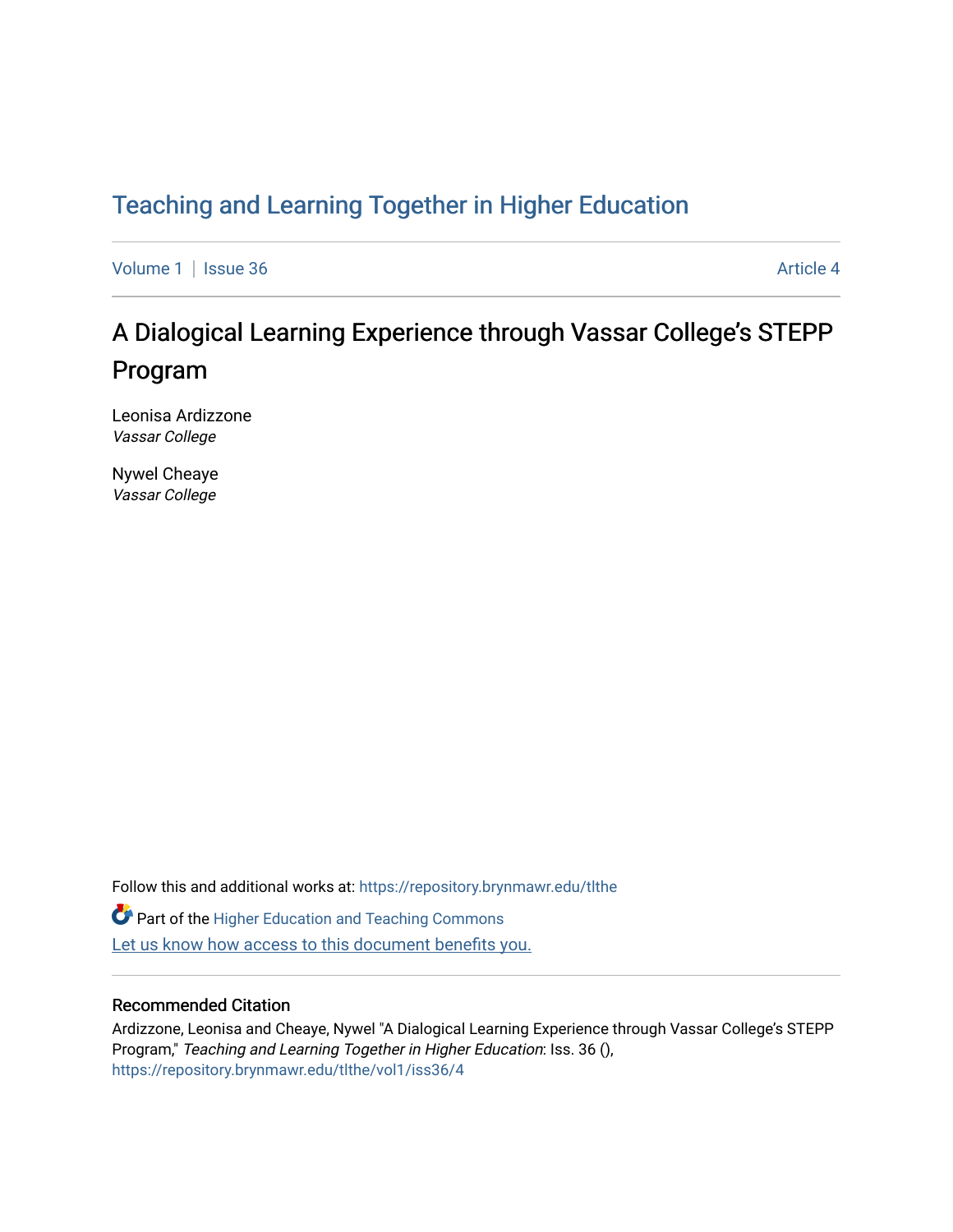# **A DIALOGICAL LEARNING EXPERIENCE THROUGH VASSAR COLLEGE'S STEPP PROGRAM**

*Leonisa Ardizzone, Visiting Assistant Professor of Education, Vassar College*

*Nywel Cheaye, Vassar College, Class of 2022*

# **Introduction**

The STEPP (Student Teacher Engaged Pedagogical Partnership) program is modeled after a similar program at Bryn Mawr and Haverford Colleges called the Students as Learners and Teachers (SaLT) program. The SaLT program began in 2007, and centers around the notion that students and staff can and should interact with faculty members as colleagues in order to link everyone in the college community to educational opportunities (Lesnick & Cook-Sather, 2010). Specifically, SaLT and other programs through Bryn Mawr's Teaching and Learning Initiative "challenged the belief that expertise is hierarchical and that some people's work solely supports others' educational opportunity" (Lesnick & Cook-Sather, 2010, p. 3), thereby rejecting the dominant cultural model in higher education. The SaLT program invites the participation of faculty members who are open both to reaffirming and to rethinking their pedagogical practices in order to achieve the common goal of creating a more inclusive classroom.

SaLT laid the groundwork for the STEPP program at Vassar College. Vassar is a small, liberal arts college in the Hudson Valley of New York. Vassar believes strongly in interdisciplinary learning, and students at Vassar often take courses outside of their discipline or across disciplines. The curriculum is designed with an emphasis on intellectual inquiry, critical thinking and opportunity to explore various fields of study. The Engaged Pluralism Initiative (EPI) group introduced STEPP to Vassar in their efforts to build communities of inclusion while celebrating collaboration across differences. STEPP, like SaLT, supports student-faculty partners in affirming and revising pedagogical practices.

In this essay, we, a faculty member in education (Leonisa) and a student (Nywel) describe the course on which we collaborated, our own positions at Vassar, and a dialogue between the two of us that explores various aspects of our experience with STEPP.

# **The course and student-faculty partners**

Education 263, "The Adolescent in American Society," has been offered in the Department of Education for at least 25 years. It is a core requirement for students pursuing secondary teacher certification but open to both education and non-education students alike. The course is offered every fall semester and generally enrolls 20-25 students. It explores the concept of adolescence from a variety of perspectives: historical, developmental, psychological, sociological, and cultural, as well as through educational context and practice. Dr. Leonisa Ardizzone has been teaching EDUC 263 for four years. In the fall of 2021, Dr. Ardizzone joined the STEPP program for EDUC 263 and met her student partner, Nywel Cheaye.

1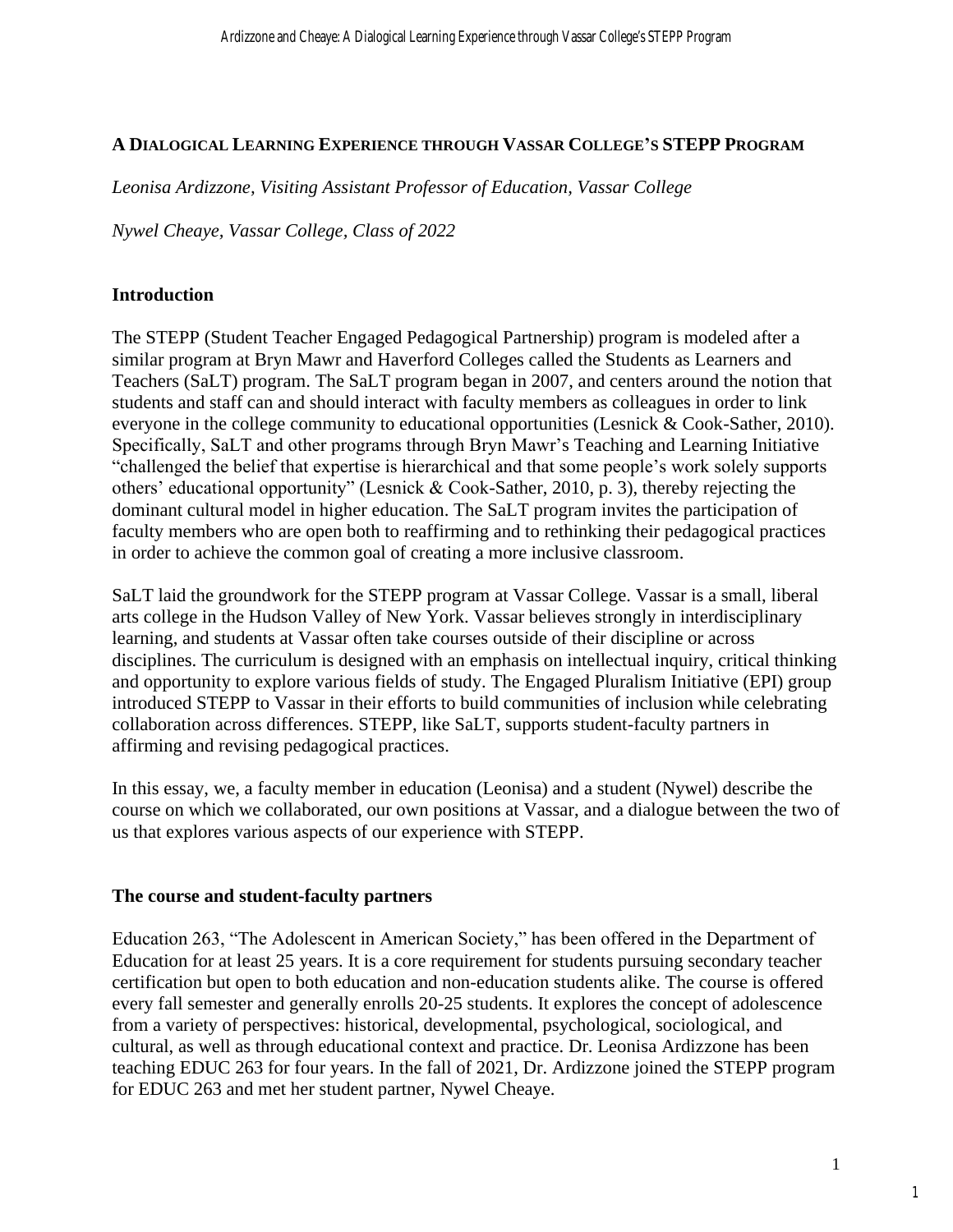Leonisa has been an educator for 30 years, starting her teaching career as a middle and high school science teacher working primarily in under-resourced schools and communities. She received her doctoral degree in International Educational Development with a specialization in Peace Education in 2001, and since that time has continued to work in PK-12 schools—as a teacher, curriculum developer and coach, as well as universities, museums, and non-profit organizations. She came to Vassar in 2018 as an adjunct professor and is now a full-time visiting professor in the department of education.

Nywel is a senior at Vassar majoring in Science, Technology & Society (STS), a multidisciplinary program that analyzes science and technology through socio, historical, and cultural contexts. Nywel's academic concentration is in medical sociology and bioethics because of her passion for patient advocacy.

#### **Why did we get involved in STEPP and what did we hope to learn and explore?**

**Nywel**: I got involved in STEPP because speaking to professors has not always been easy for me, and in many ways, it still is not easy. I was raised in a culture that does not believe in questioning or critiquing adults, and I have developed conditioning that makes it difficult to defend myself against authority. Personally, it was difficult to develop relationships with professors in my first year at Vassar because they seemed incredibly intimidating. In addition to this, through conversations that I have had with my peers, I have learned that there are many things that students wish they could change about their courses. For example: the desire for a professor to have more or less organization, a class to be more inclusive, or a professor to be more critical of readings. There has always been feedback that students have wanted to share but have not felt comfortable to say directly. I think it becomes a missed opportunity because the professor too does not hear a student perspective. As a result, that professor might teach that course in the exact same way, which carries over into their next classroom experience with new students. For me, being a part of STEPP was an act of being the person that I wish I had the confidence to be in my earlier years of college. I wish that I was able to go to a teacher and say, "What that student said was racist and you should have commented on it," or, "This reading did not bring anything new to the class; it was very superficial and I think there's a better option." Or even, "I don't think this course is intersectional enough. It does not represent multiple identities and the ways in which people are multifaceted." STEPP is my way of observing the classroom and being an advocate for students who are not able to have that voice for themselves. I came into this with a blank slate, not knowing what to expect, but my experiences have been great.

**Leonisa**: I decided to join STEPP because I loved the idea of having a dialogue partner. I've been teaching for almost thirty years and the last time I had someone "observing" me was ages ago—when I was getting my teaching certificate—so I liked the idea of having someone in the room with me, helping me "see" what I missed and engaging in discussion about teaching and learning. The course I selected for the partnership was one that I'd taught for a few years and had been making incremental changes to each year, but felt like it needed some deeper consideration. I liked the idea that a student perspective could help me do that. I hoped that my STEPP partner would be able to provide feedback and observations on what works, what needs to be adapted or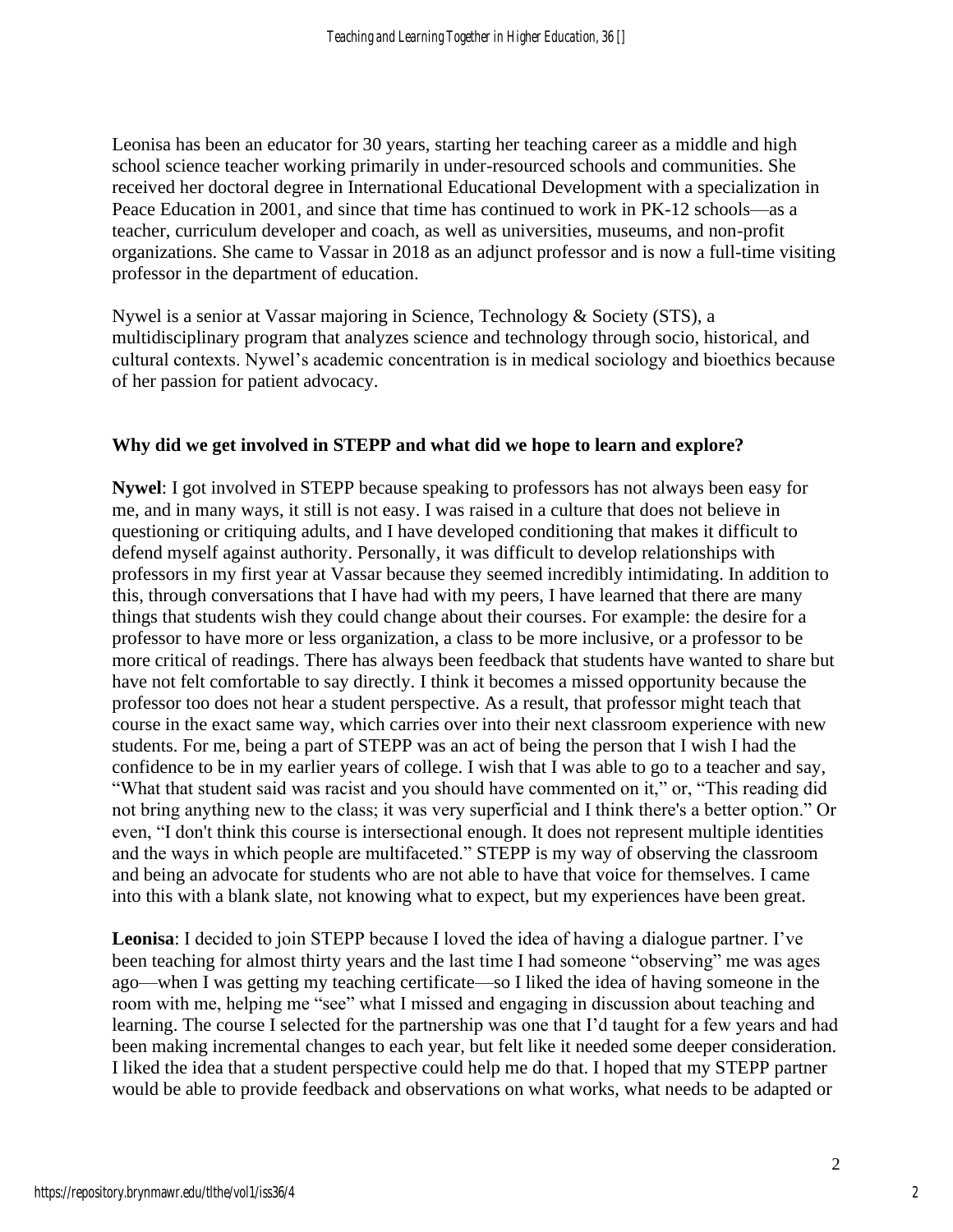chopped, how she thought students were responding to readings and activities, etc… and that's exactly what happened!

#### **How did we set-up our learning relationship? How have we been working together?**

**Nywel**: I do not feel like we actually planned to have a concrete relationship model. We did not have any established goals. I think we just made them up as we went along or at least I did, maybe you didn't. I came into this partnership previously having another experience with STEPP and in my prior experience, the other professor outlined how she wanted our meetings to run. My feedback and observations did not involve many ways the course should be changed. It was also a virtual class so discussions looked a lot different. We spent more time talking through lesson plans, because her goals were more specific in terms of desiring comprehension for students who were not STEM majors. For our relationship, I realized that you had not participated in STEPP before and so you were looking to me to see how we were going to define this partnership. I think that is also why I utilized questions in my notes. I wanted to move beyond merely telling you if I thought what was happening in the class was good or bad. Our relationship was very feedback heavy, and I've come to realize that my reflections were more important just because of the nature of the discussions. I also think that as I realized how seriously you considered my feedback, I made sure that I was selective in choosing which notes to share. There are comments that got left out of the final draft of my notes. There are comments that I did not feel were relevant to share with you. I felt like if you feel good about what's happening, then there's no reason for me to add any additional comments to it, especially because it's your class and I want you to stay authentic to what feels right for you. As I realized how strongly you held on to my words, I wanted to be specific about what I wrote. The way that we have worked together has been immensely—and unexpectedly—collaborative. You really took into account what I said and tried it out in the classroom. I didn't feel like I was a third-party observer but that we were in pedagogy together, which I absolutely appreciate.

Leonisa: We didn't set a "formal" process other than a weekly check-in meeting, thus during our first meeting we got to know one another and then headed right into a regular weekly dialogue. I did share that I had taught this course a number of times with minor revisions each year and felt I was ready to make bigger changes so I wanted your honest feedback on how learning was going, what worked and didn't, and what you observed about classroom interactions. I found your feedback incredibly helpful. I loved the way you set up the document you shared with me each week, outlining what happened at different points in the class period and including your "noticings" and then asking me questions for my own reflection. I really appreciated your perspective and loved when you would notice things that I didn't. I felt that our weekly meetings always ran smoothly, and when I was "thinking out loud" we had some great conversations about where some of these ideas could head. After talking about things with you, I felt able to try new things and then discuss how we thought it went and what adjustments were needed.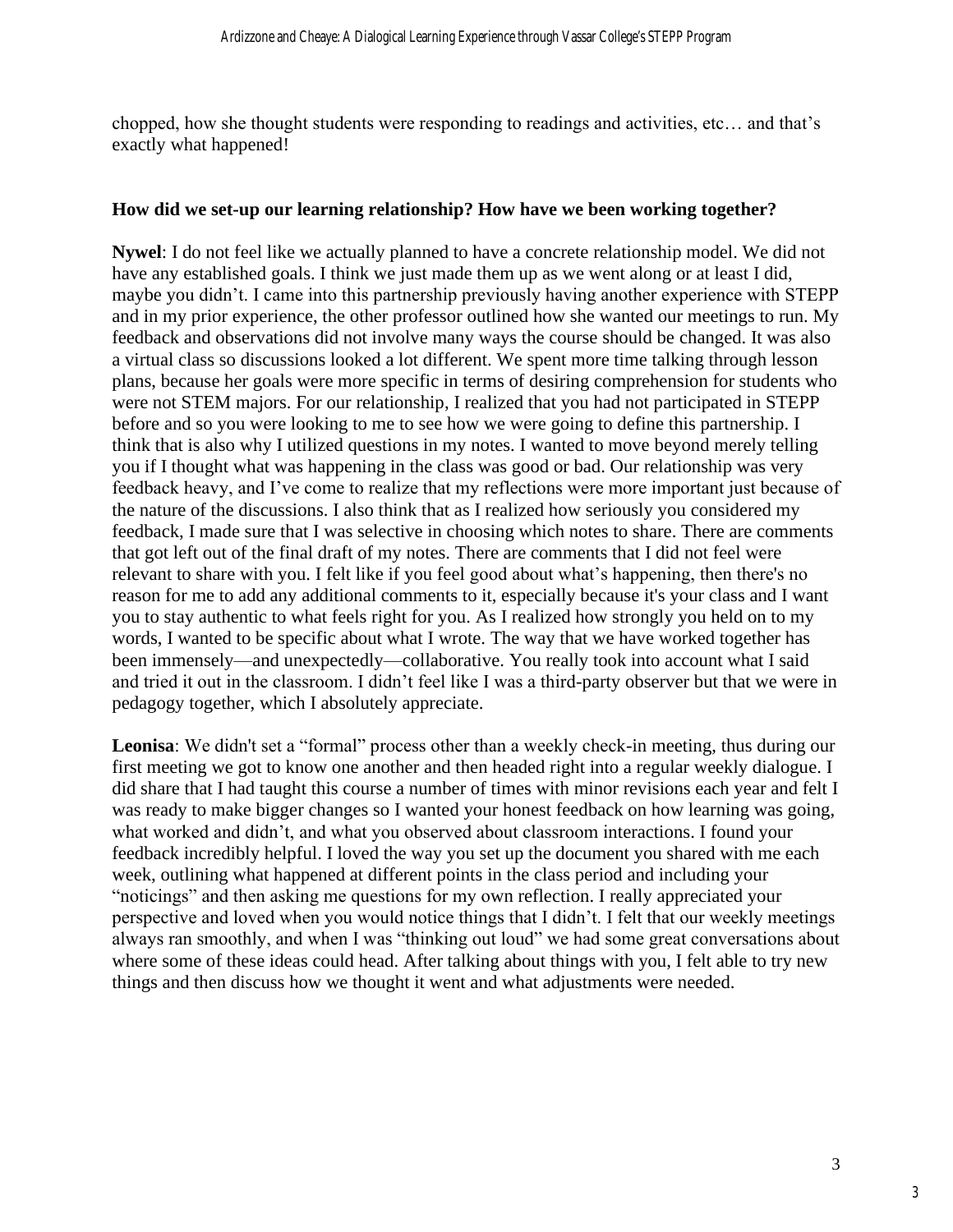# **What have we learned about ourselves, pedagogy, and the process of this type of collaboration?**

**Nywel**: I have learned that pedagogy involves trial and error, especially in observing someone who has taught for decades. I can imagine that the environment of the classroom shifts with new generations, and the students who were being taught in the '90s are not the same students who are being taught in the 2020s. I would imagine that pedagogical styles have had to be continuously revamped. In simpler terms, as school moves from semester to semester, new students come in. People from different backgrounds, countries, etc.—all of this creates what the specific classroom environment is going to be, and so it's necessary to be fluid and adapt with the new people who come in. I've also learned that while it is great to have a specific teaching style, it is always great to switch it up. I think that with routine comes predictability, which breeds loss of interest because you know what's going to happen every single week. You're going to do the exact same thing you did last week. You're going to answer the exact same questions and talk to the exact same people. You're not really growing, so I think that through this process I've learned that sometimes you have to throw in some new tricks to create a different kind of response. On the contrary, I've also learned that when something isn't broken, you shouldn't try to fix it. I did attempt to give you advice and add an idea about how to switch up our class discussion and then heard later that everybody liked it better the original way. Sometimes things are meant to be fixed and sometimes you can keep things exactly the way they are and they work perfectly fine. I think there's a balance between knowing when to switch things up and knowing when to stick to the structure.

**Leonisa**: I too think pedagogy has a trial-and-error aspect. I know that I want to use a critical and dialogical pedagogy in all my classes, but I also know that many variables determine how that will go, such as the readings, the students, the energy of the students, what point we are in the semester, the actual temperature in the room, etc… So I learned that sometimes things don't work — even if they worked the year before — and that's okay. I learned that being genuine about the subject matter, giving room for people to share their ideas and thought processes, and leaving space for compassion are very important to me (and perhaps in general). I learned that it's okay to try things and just see what happens! This is especially true when I know/knew that the next day I would be able to discuss it with Nywel to see if my perceptions of "the thing" were consistent with hers or if I was maybe being too hard on myself.

# **Have our learnings through STEPP reached beyond the course we are working on? (Have we taken our learning to other situations?)**

**Nywel**: I'm going to answer this in the reverse way. Have I taken things from other courses and brought them into STEPP? The answer is yes: a lot of the suggestions that I have given you have been things that I liked that other professors have done. As far as reaching beyond the course, it comes up in conversations with my friends. A lot of them have told me about negative experiences they have had, and I wish that I could just sign up their professors for STEPP. But they have to sign up voluntarily, you can't force anyone to be a part of this partnership. They have to want to experience feedback and growth through observation and reflection. Many professors can benefit from it; there have been so many stories, predominantly from students of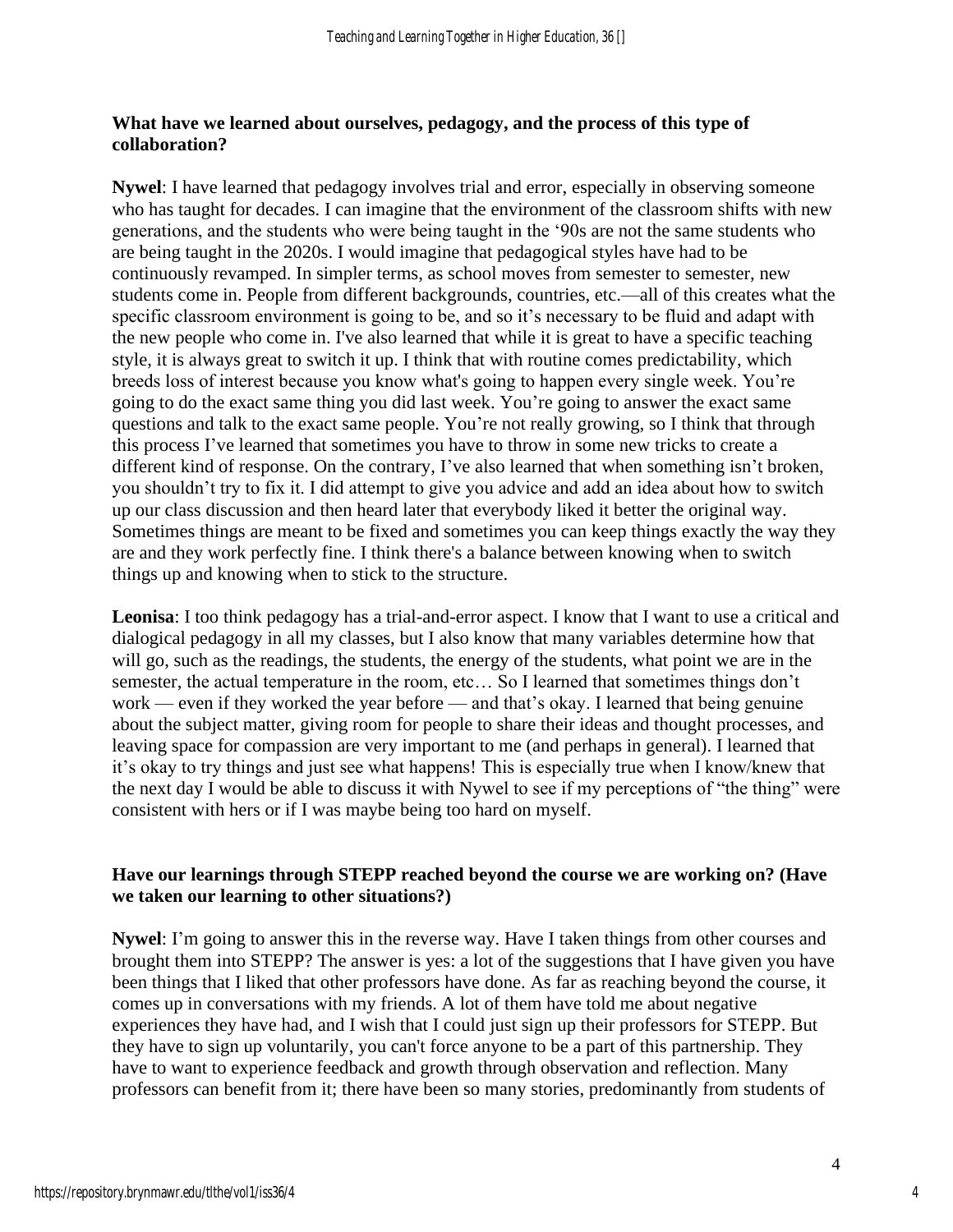color and femme-identifying students, that are either underrepresented or dealing with some sort of discrimination in the course. It also doesn't have to be in regards to extremely pressing concerns, sometimes it can be as simple as taking the time to learn how to pronounce a student's name properly. I wish that so many of my peers of color felt safe in their classrooms and felt like they were able to speak freely in their learning environments; however, that is not always the case. Many stories I've heard involved people being afraid to ask questions for fear of coming off as unintelligent or simply feeling unwelcome in an environment because of the dynamics of a classroom. I think that many professors can do more. Students that represent dominant identities can also do more to make these spaces more welcoming and understand that there is more difficulty that accompanies being a student of color in a predominantly white institution. Inclusivity is such a pivotal part of learning and people's ability to process information; if it doesn't apply to you and your situation, or if you feel like there isn't a way to make it applicable, then it loses its value. Similarly, if you're in spaces where professors constantly perpetuate harm in ways that are unknown to them but apparent to you, there's a gap in how much you can truly get from the course. These are all things that are not easy to convey to someone when they have the ability to determine how well you do in their class. The CEQs (Vassar's course evaluation forms, which are shared at the end of the semester) do not serve their purpose efficiently. It is extremely limiting in how courses can be evaluated, which means that certain concerns never get addressed. STEPP is "fighting the good fight" and taking that responsibility away from students who have direct contact with the professor and putting it in the hands of someone who is not going to be penalized for speaking up. I wish that it was something that everyone participated in.

**Leonisa**: I found that when I tried something different or had an observation of my teaching via my conversations with Nywel, that "learning" of mine carried into my other classes (and my work outside of Vassar). I generally think a lot about how a class went or have ideas on what I want to do, or wish I had done, and I found that the STEPP process helped me rein that in (like, hey, don't overthink it!) and also allowed me to step back and look at all my teaching and say, "What are you doing that is especially helpful and impactful for students?" and "What things are you missing? What needs to be changed?" I loved this aspect of STEPP. I am a lifelong learner and the STEPP process was a very clear reminder of why that matters. I can always be a better teacher and students can help me with that. As professors, we have to wait until the end of the semester to offer an evaluation, and when I review my CEQs, I learn something, but only if students add comments. Since the CEQs come in well after the class is over, I cannot make any real time adjustments. But with STEPP, I knew well before the end of the semester how I was doing, how students felt, and I already began to explore ways that I will change the course before next fall. I think one of the best things to come out of our partnership were those jottings you shared with me, because now a small group of students has volunteered to work with me on examining and updating the course. As a constructivist, I have always been willing to develop or change readings and activities based on what students are interested in, so this STEPP process has added another dimension to how I can do so.

#### **Why is a program like STEPP (or programs like it) important for educators?**

**Leonisa**: Many people become professors without much training in how to teach. For lots of professors, their content area knowledge is what's most important to them. But, in order to be